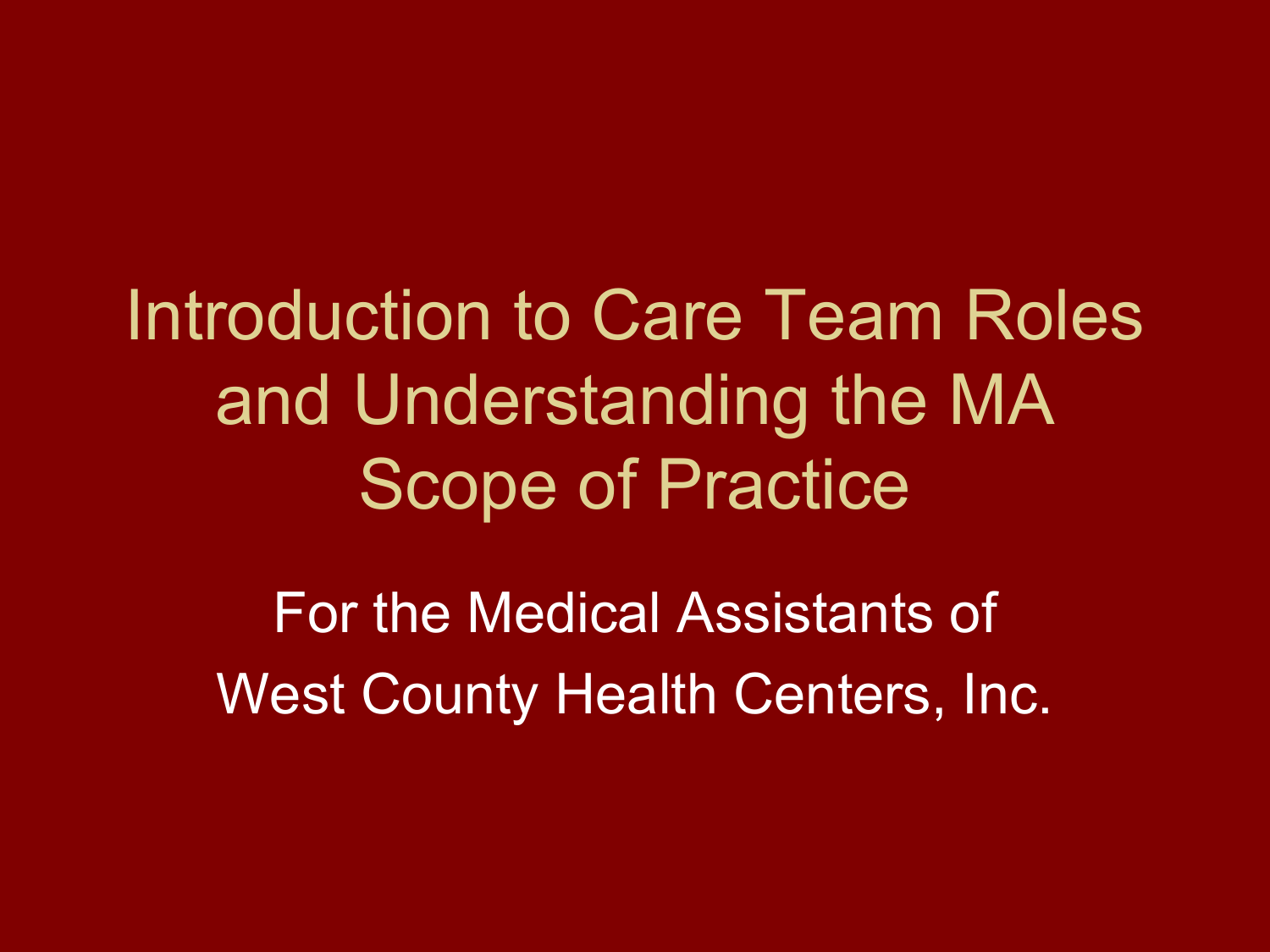## What does 'Scope of Practice' mean?

- **Scope of Practice** is a term used for various professions that defines the procedures, actions, and processes that are permitted for the individual.
- The **Scope of Practice** is limited to that which the individual has received education and experience, and in which he/she has demonstrated competency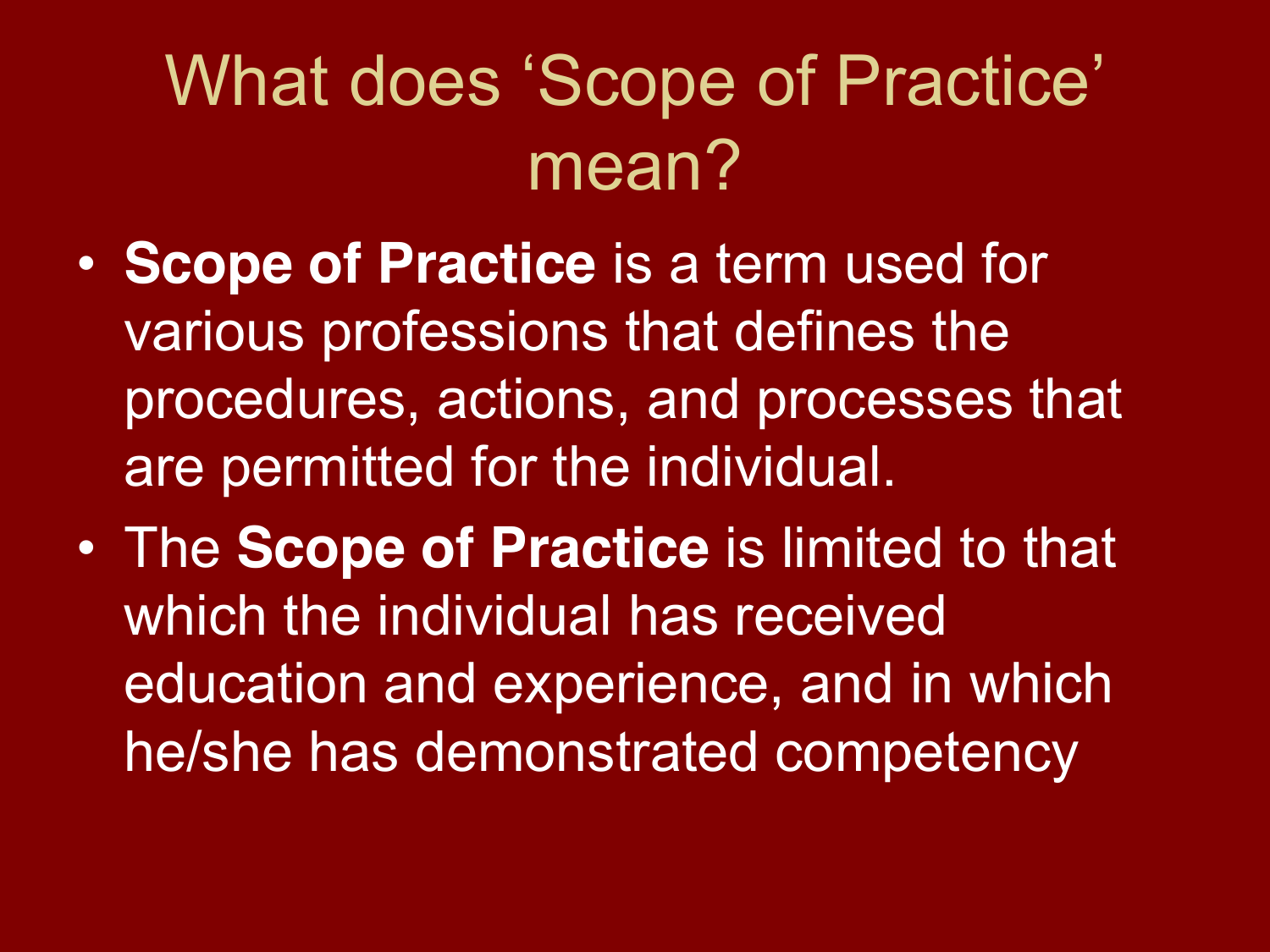- It is YOUR responsibility to know the Medical Assistant's 'Scope of Practice', not the provider, not the nurse, nor the agency, but you
- The agency can create protocols for Medical Assistants but it is still our responsibility to know and operate within our 'Scope of Practice'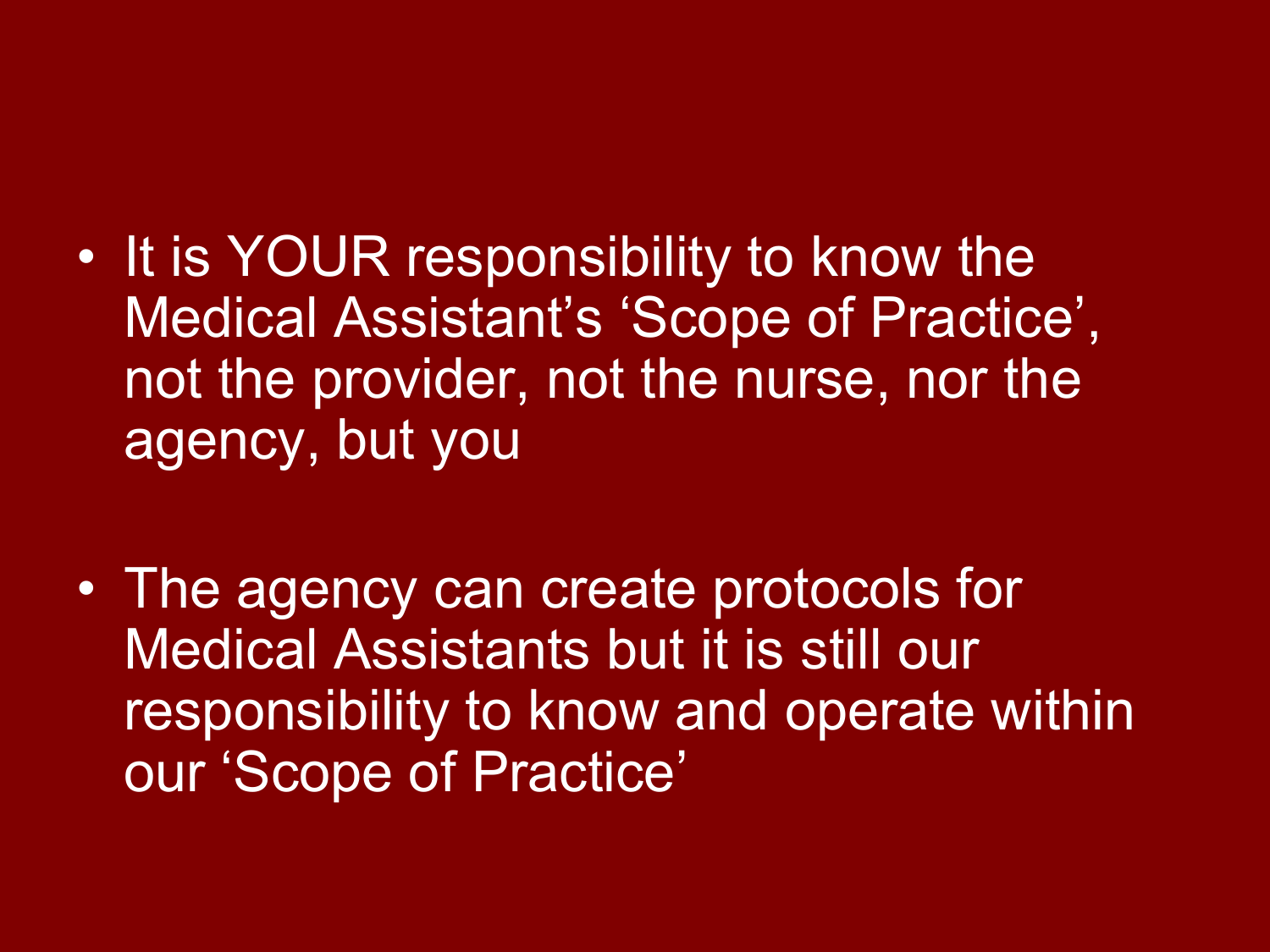According to California state law, there are specific tasks that Medical Assistants can and cannot perform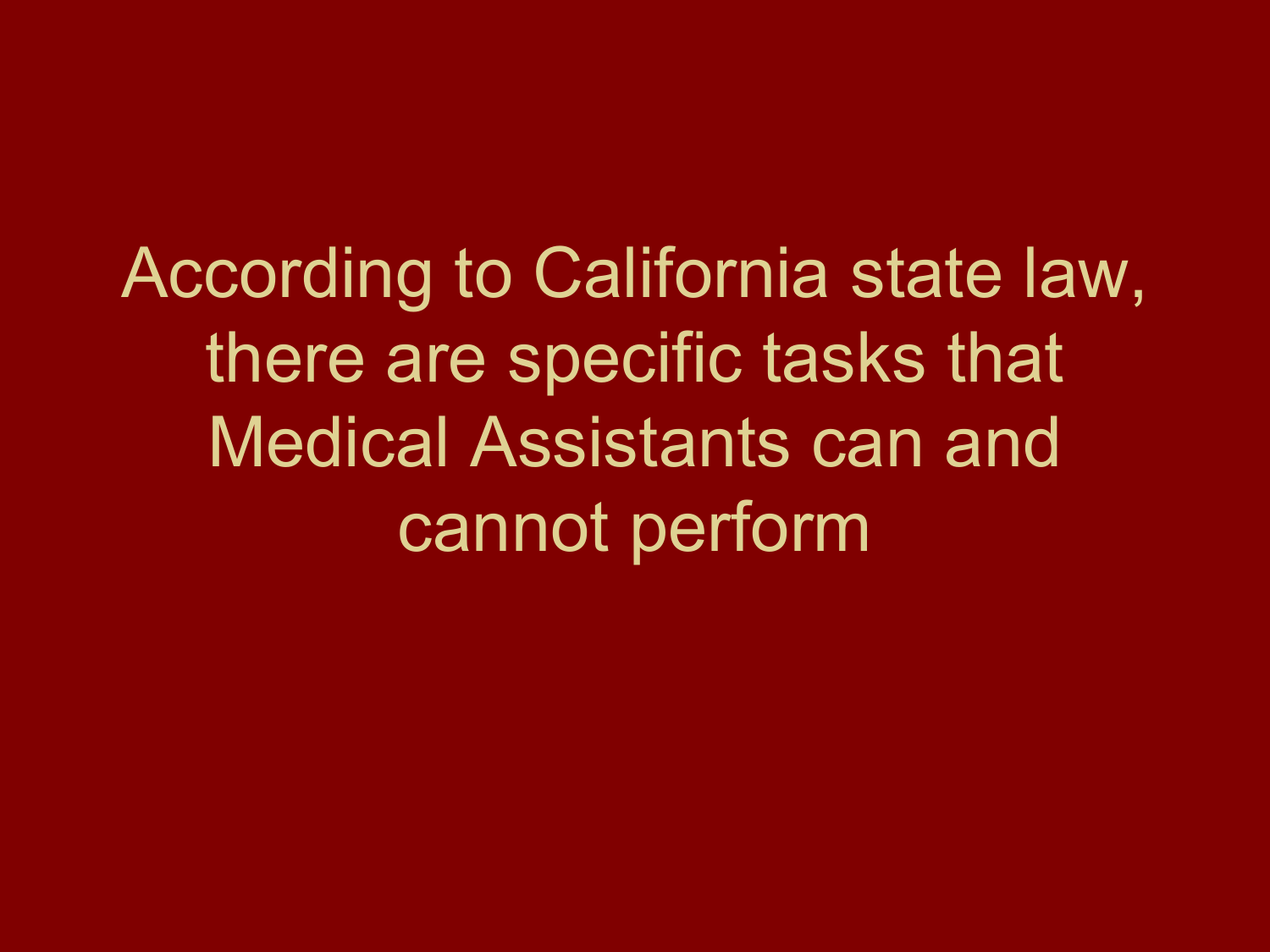## Medical Assistants CAN

• Collect and record pt data (HT, WT, VS, etc.) as well as basic info about presenting and previous conditions

• Prepare pts for exams or procedures by positioning, draping, shaving and disinfecting treatment sites as instructed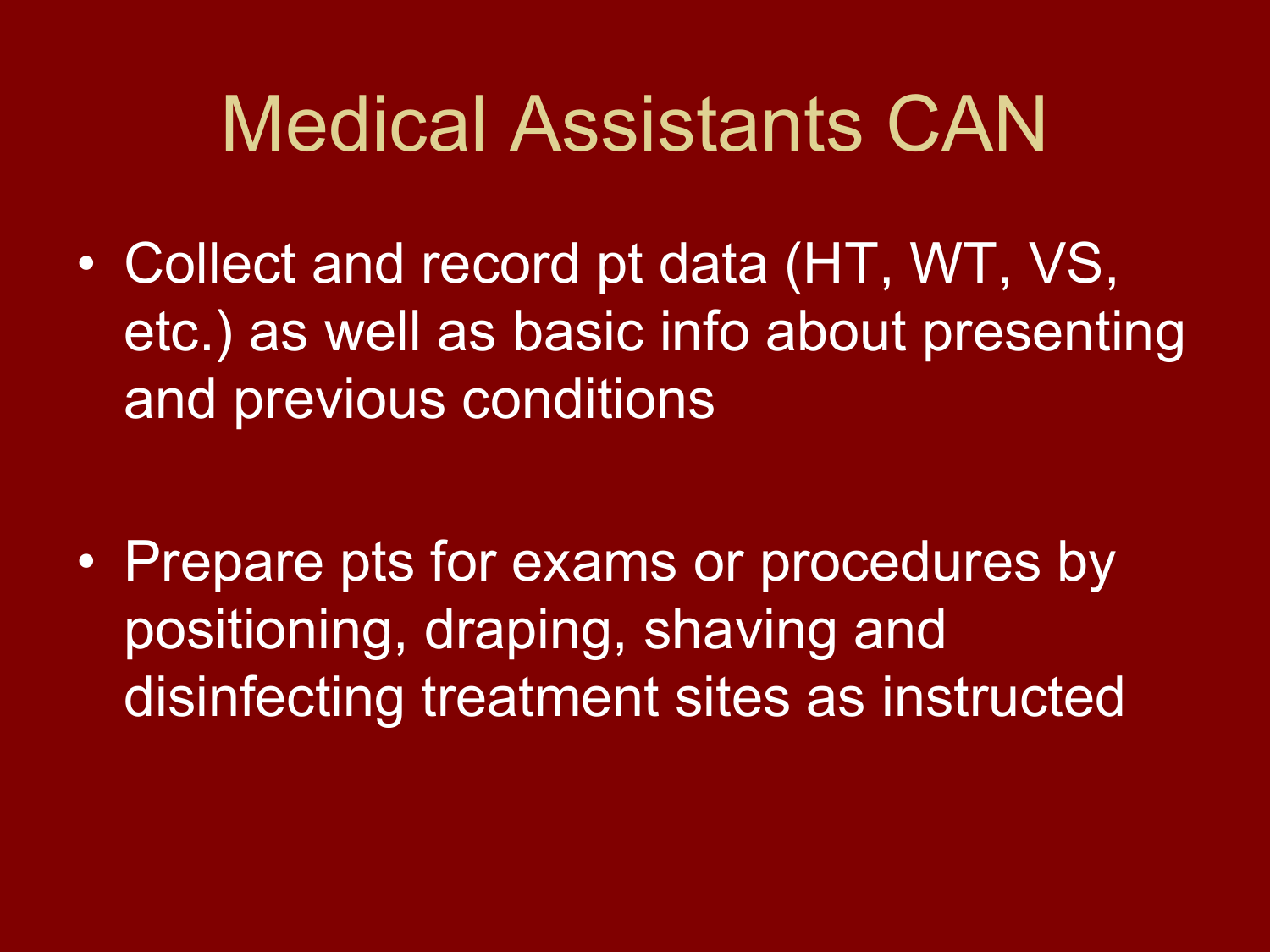## Medical Assistants Can

- Select and adjust crutches and instruct pts in their use
- Apply and remove bandages and dressings
- Apply certain orthopedic appliances such as knee immobilizers, slings, etc.
- Remove casts and splints
- Assist pts in ambulation and transfers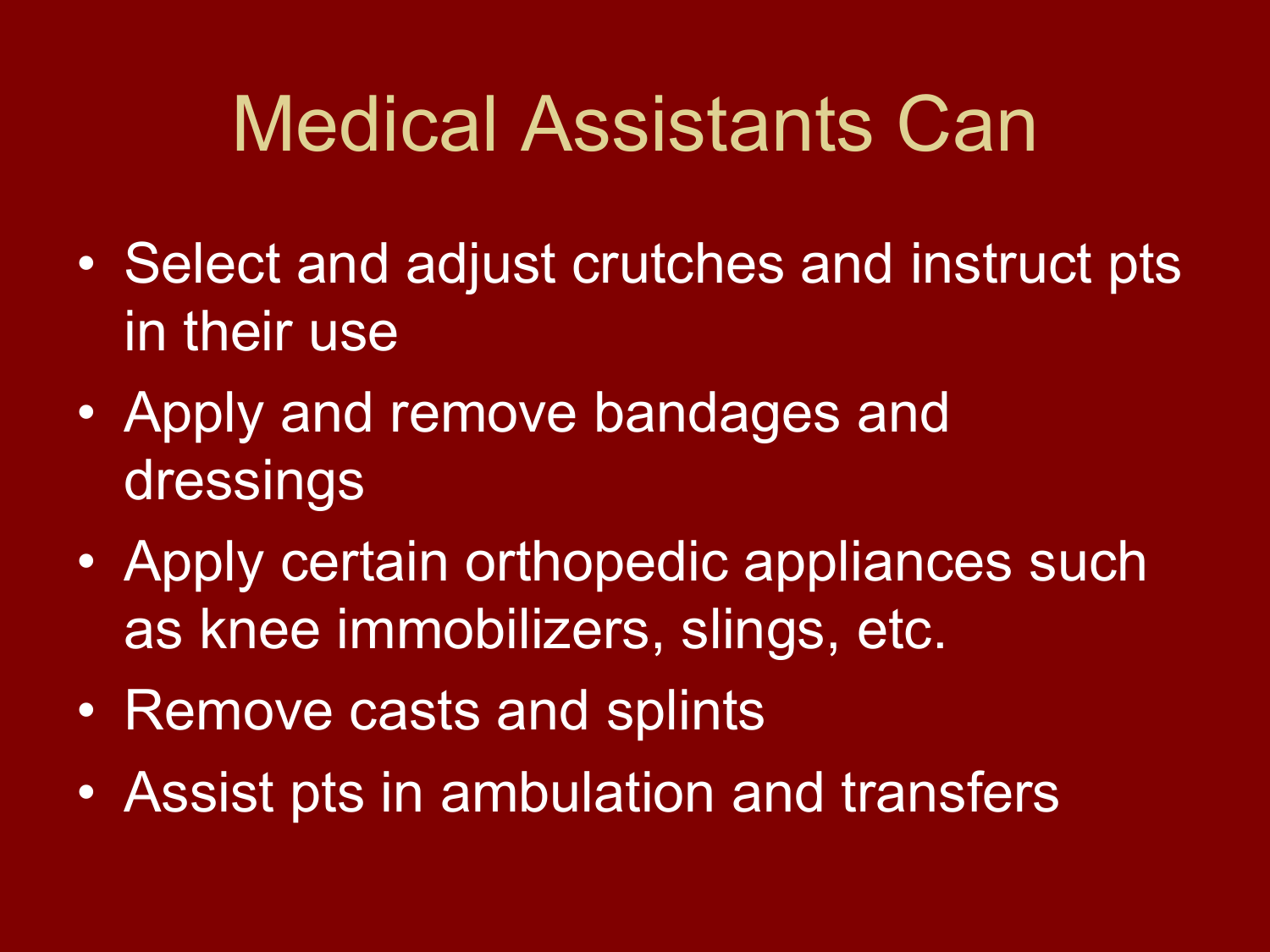## Medical Assistants Can

- Remove sutures or staples from superficial incisions
- Perform ear lavage to remove impacted cerumen
- Collect specimens (by non-invasive techniques) urine, sputum, throat and nasal swabs for testing
- Perform EKG's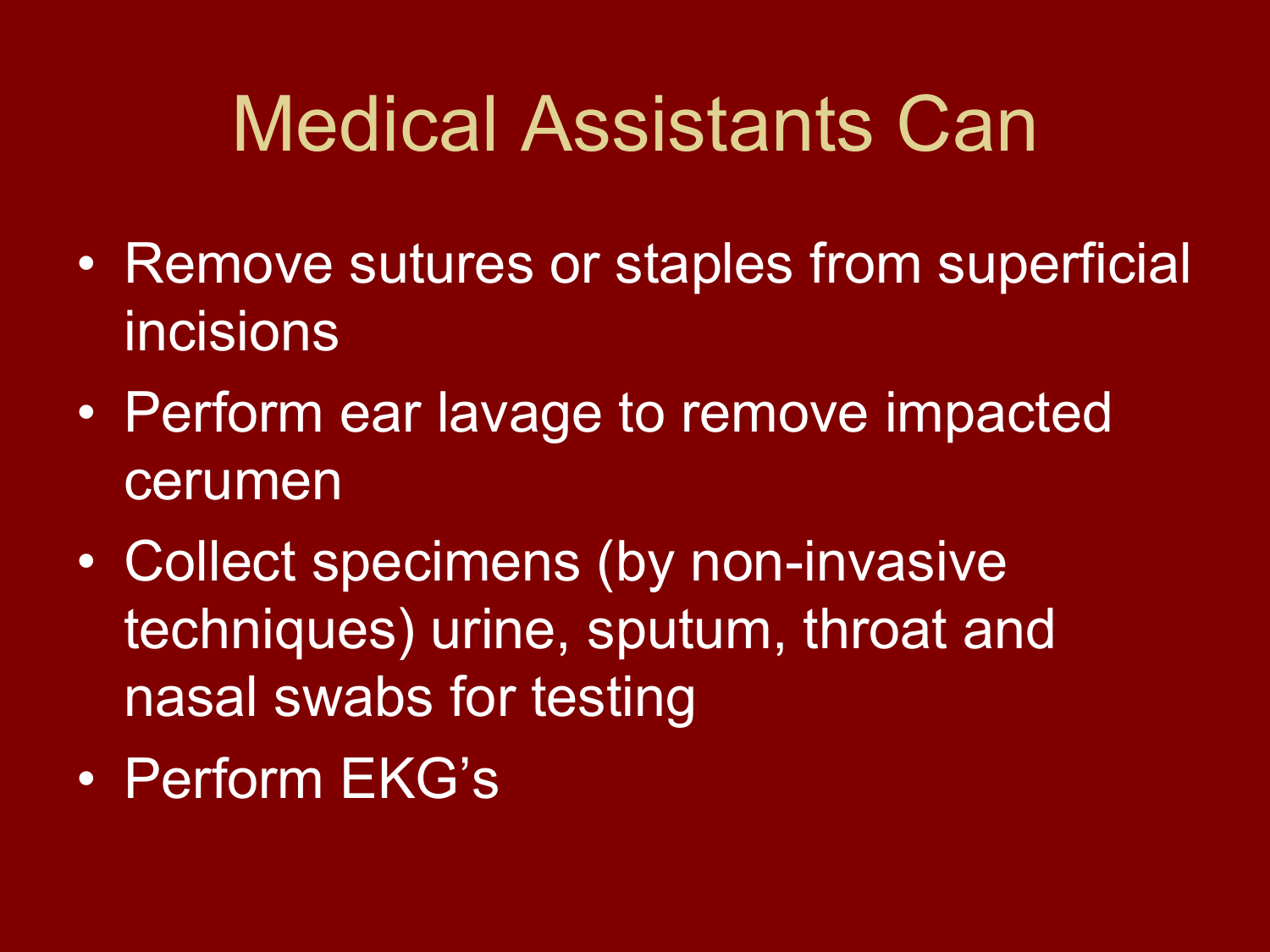## Medical Assistants can

• Perform (but not interpret) simple medical office laboratory and screening tests.

• Provide patient information and instructions as authorized by the provider.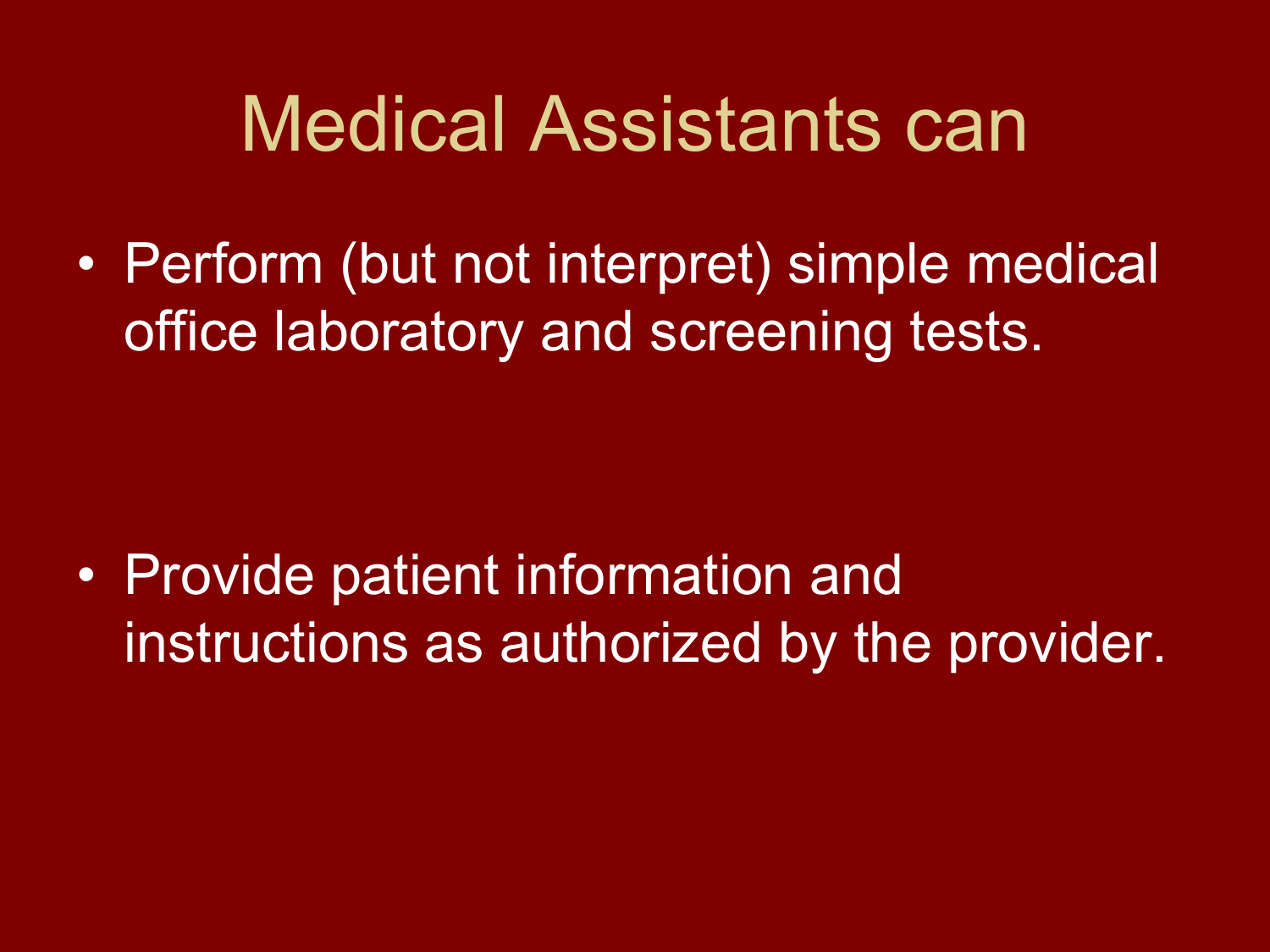#### Medical Assistants may convey clinical information on behalf of the provider and follow clinical protocols when speaking with patients

 Medical Assistants **cannot** exercise independent medical judgments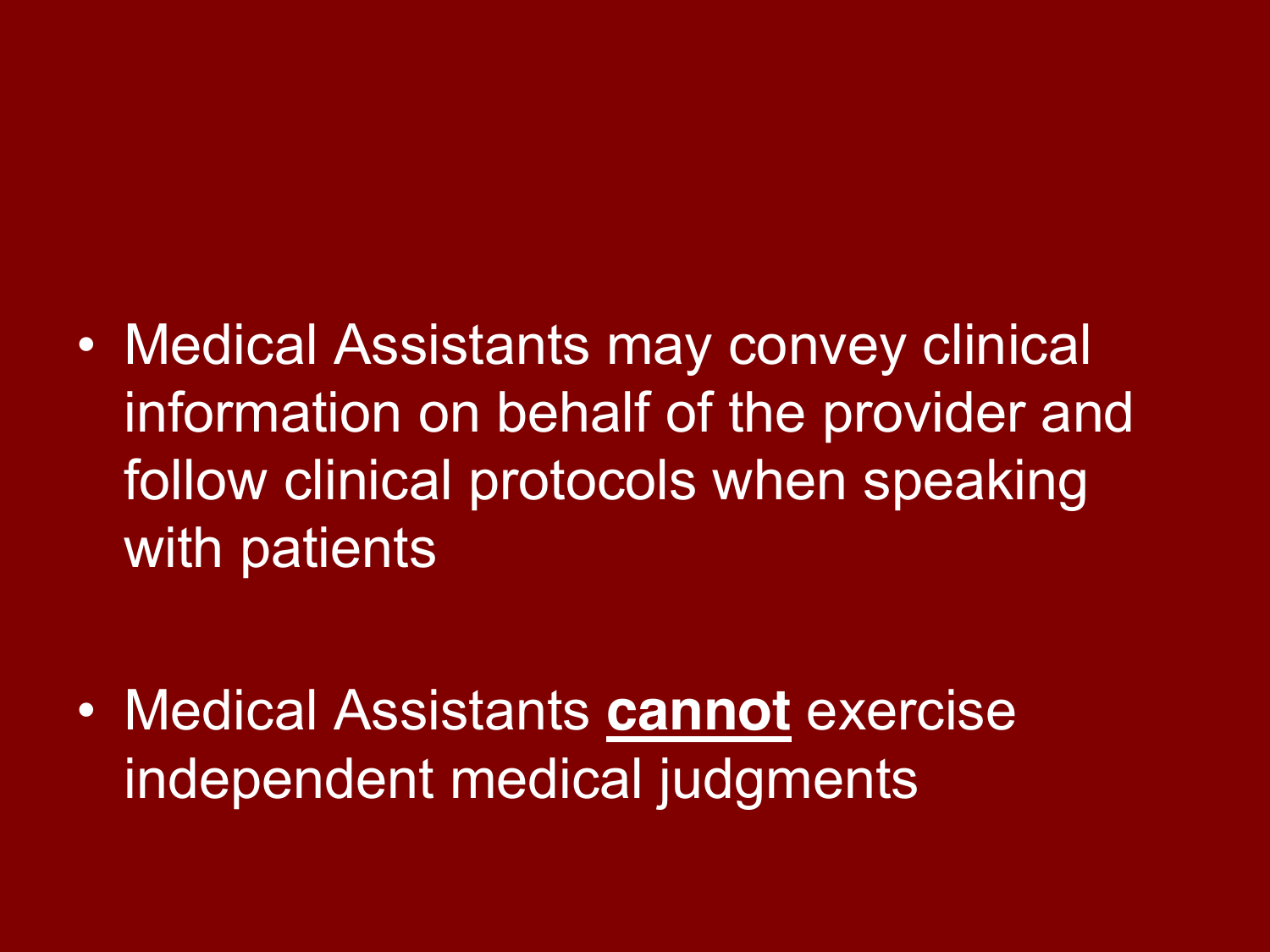## Medical Assistants can

• Prior to administration of medication, a Medical Assistant must have a written order from a licensed provider for the correct medication and dosage

 MAs can administer medication via the following routes: orally, topically, IM, SQ, ID, or by inhalation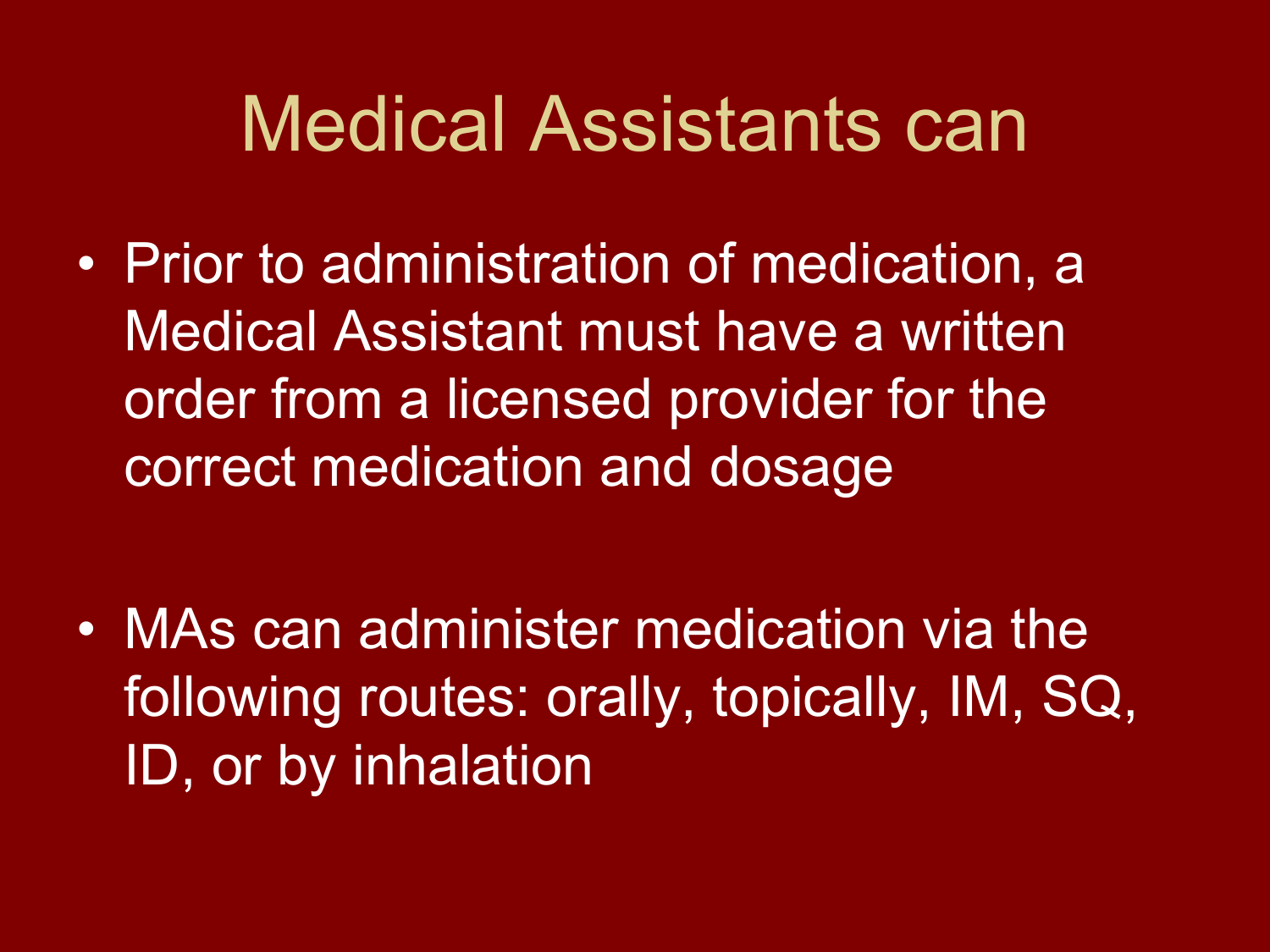# Medical Assistants CANNOT:

- Independently give out medication samples
- Independently prescribe or refill medications
- Call in a new medication or one with changes
- Inject medications into a vein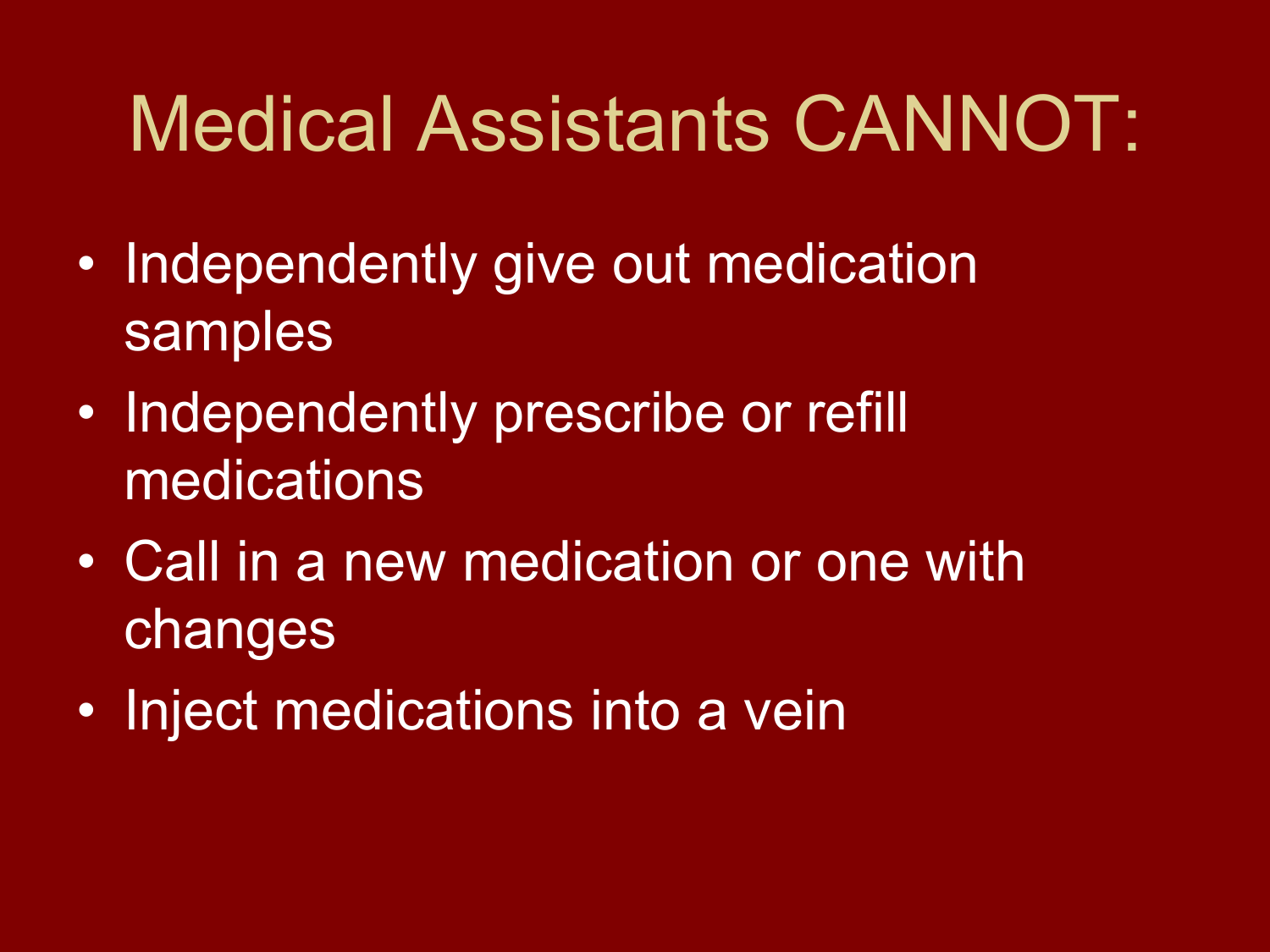#### Medical Assistants CANNOT

- Start, flush or D/C IV's or add any medications to IV fluids or the IV line.
- Administer any anesthetic agent or medication reconstituted with an anesthetic
- Administer allergy shots
- Perform arterial punctures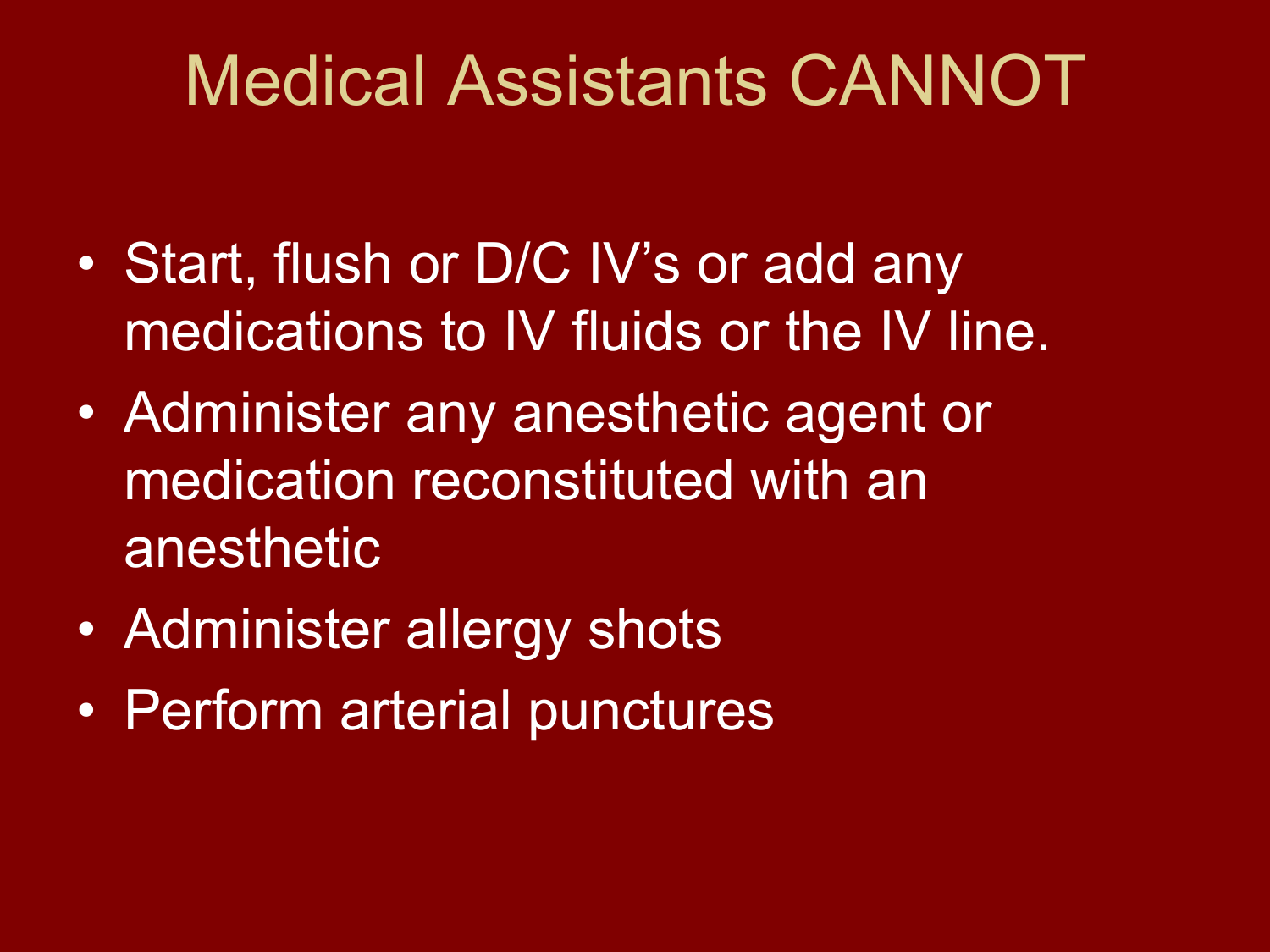## Medical Assistants CANNOT

• Insert urinary catheters

• Perform tests that involve the penetration of human tissues except for skin tests, capillary punctures, and drawing blood

• Repack wounds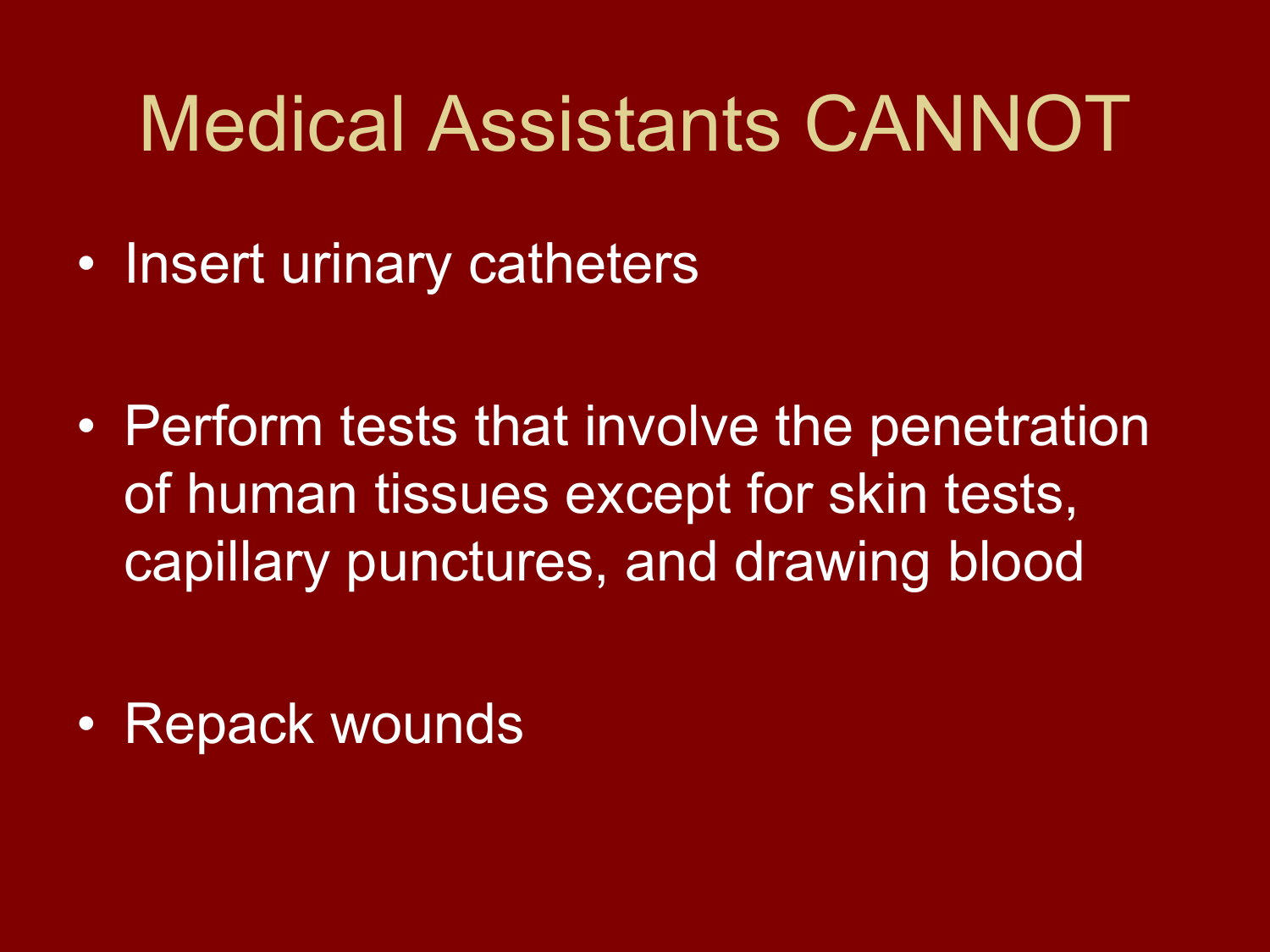## Medical Assistants CANNOT

- Independently diagnose or treat patients
- Provide medical treatment, analyze or read test results
- Advise patients about their condition or treatment regimen
- Make assessments or perform any kind of medical care decision making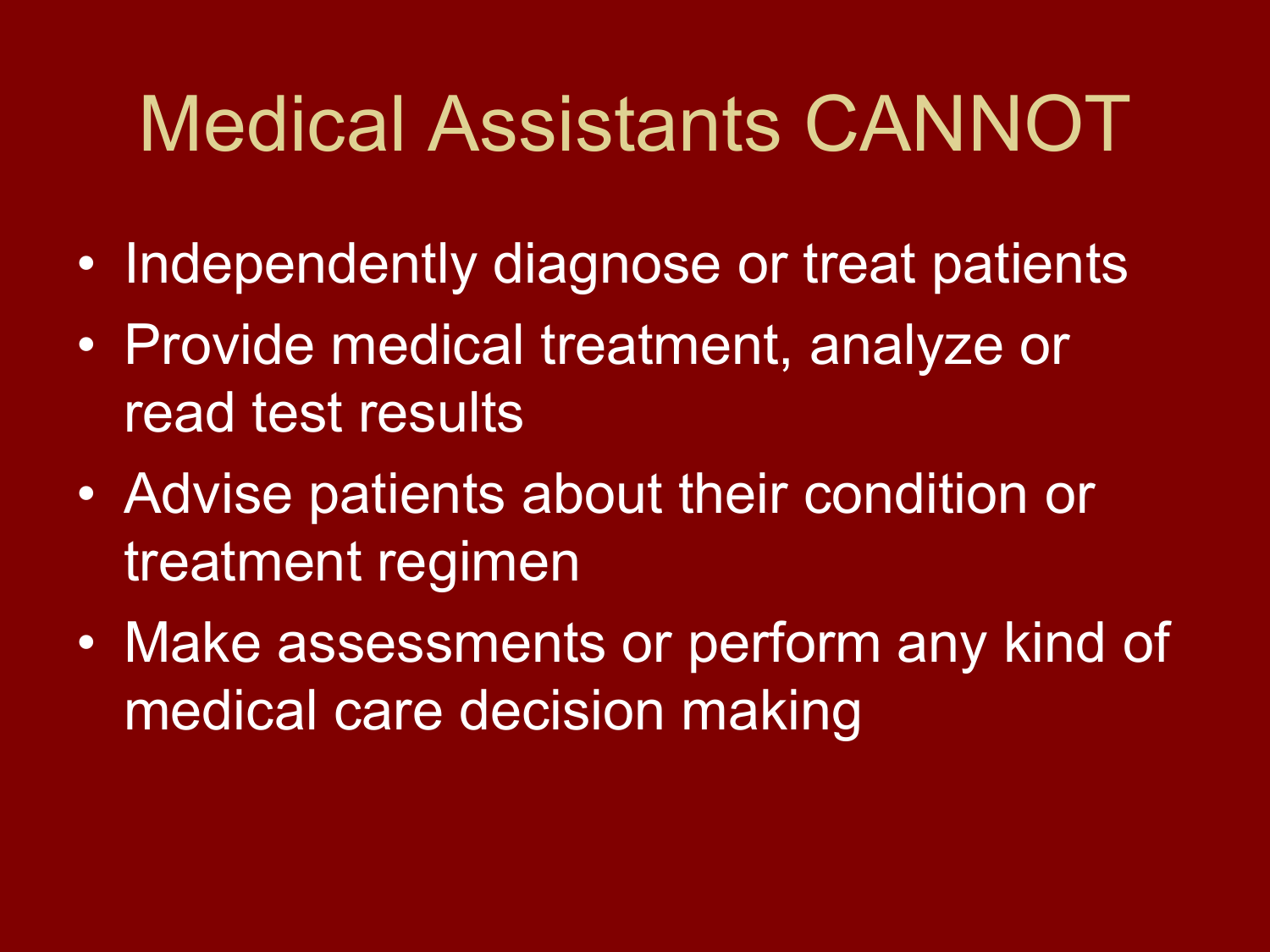### Medical Assistants cannot

 Make assessments or perform **any kind** of medical care decision making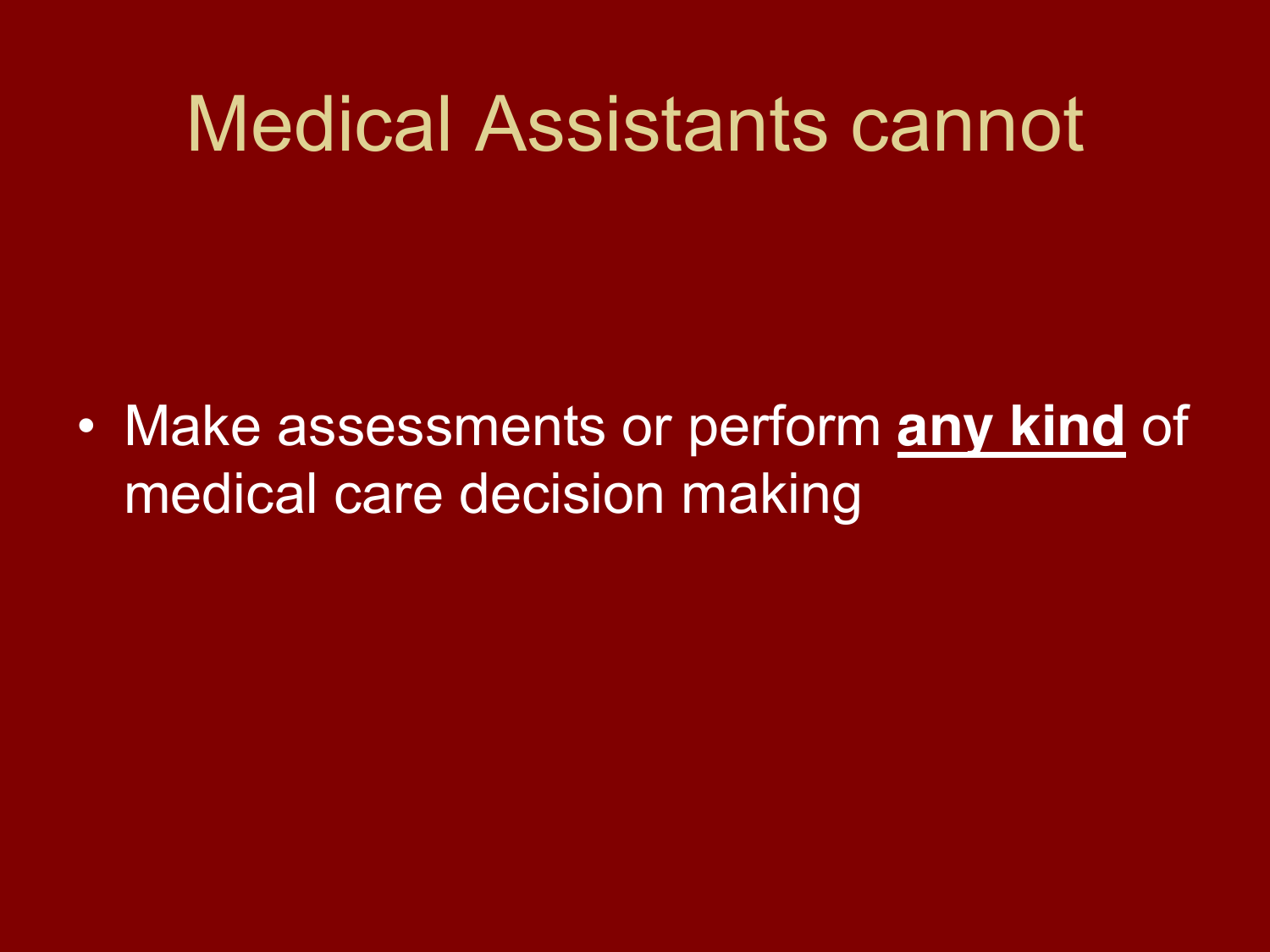#### Remember:

• Do not perform tasks that you have not been trained to do

 Never hesitate to seek clarification from a provider

If you are unsure about something - **ASK!**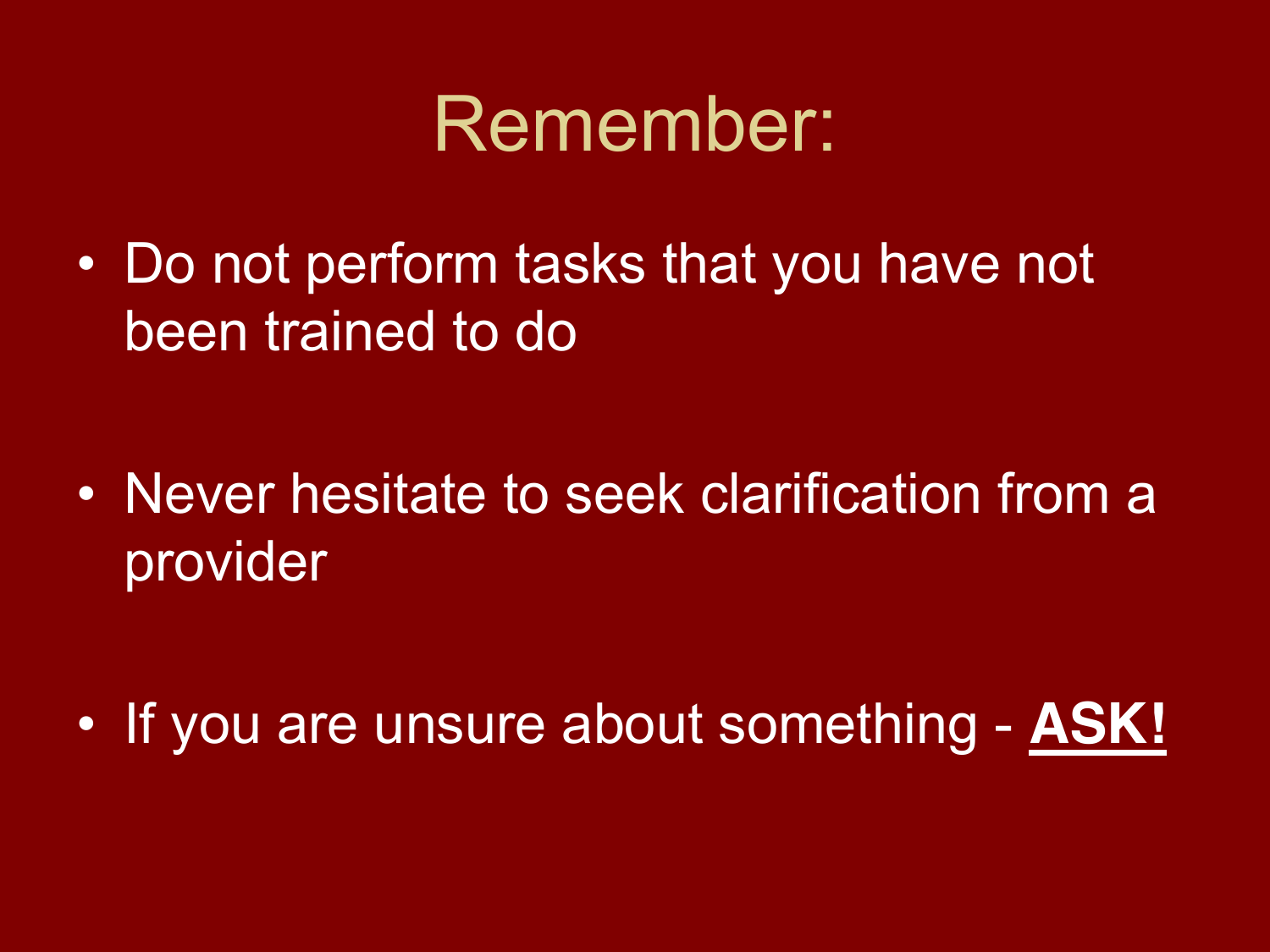By performing a task which is outside of the your 'Scope of Practice', you are practicing medicine without a license

• There are serious consequences for practicing medicine without a license